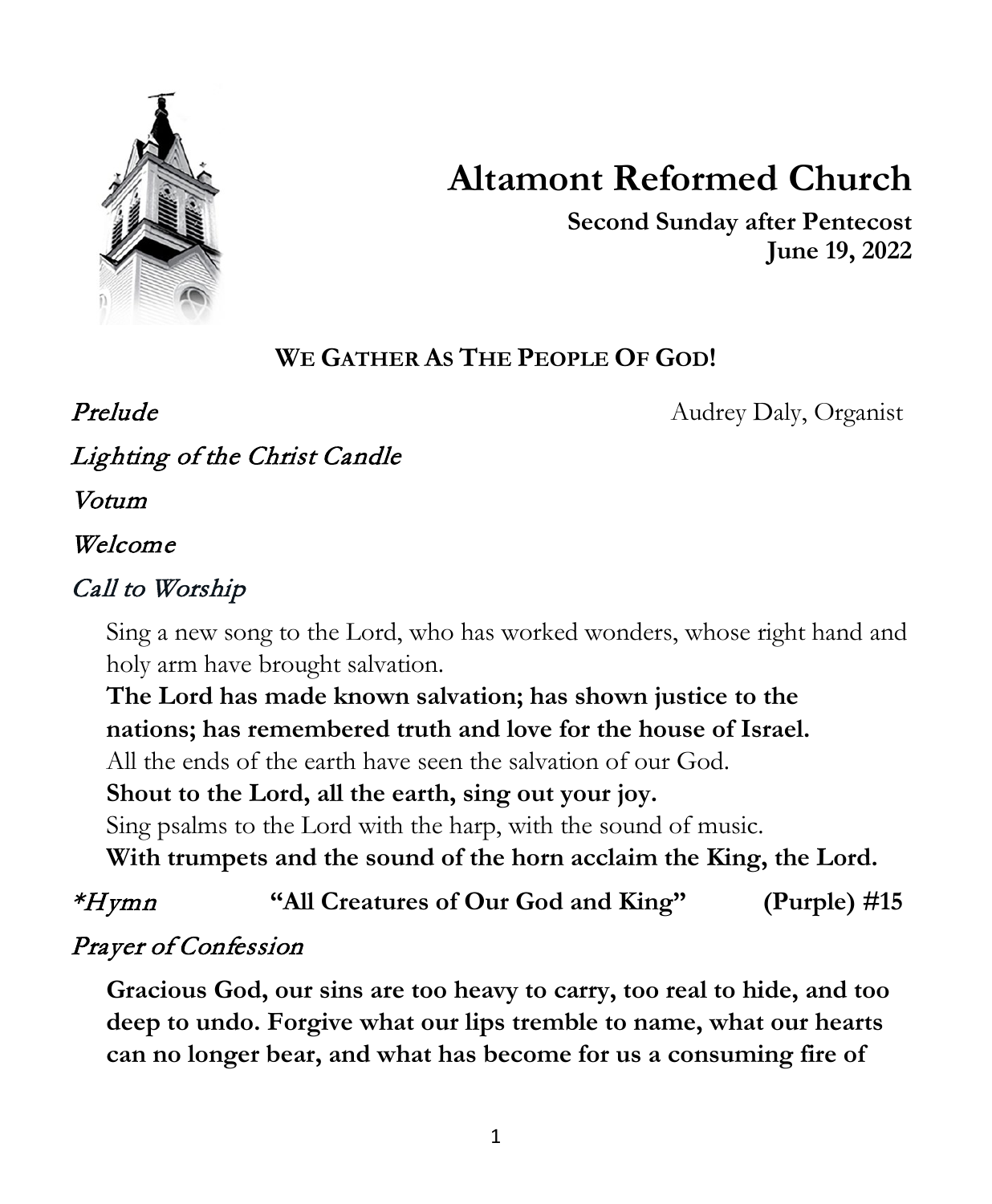2

**judgment. Set us free from a past that we cannot change; open to us a future in which we can be changed; and grant us grace to grow more and more in your likeness and image; through Jesus Christ, the light of the world. Amen.**

### Assurance of Pardon 1 John 1:5,7

#### The Law of God

### \*Passing of the Peace

The peace of Christ be with you! **And also with you!**

## \*Gloria Patri **(Purple) #581**

**Glory be to the father, and to the Son, and to the Holy Ghost: as it was in the beginning, is now and ever shall be, world without end. Amen, Amen.**

#### Ministry of Music **"You Do Not Walk Alone" Elaine Hagenberg**

May you see God's light on the path ahead when the road ahead is dark.

May you always hear, even in your hour of sorrow,

the gentle singing of the lark.

When times are hard, may hardness never turn your heart to stone,

May you always remember when the shadows fall, you do not walk alone.

# **GOD SPEAKS TO US THROUGH THE WORD**

### Children's Message

| $*H$ ymn                         | "Blessed Jesus, At Your Word" | (Purple) $\#395$            |
|----------------------------------|-------------------------------|-----------------------------|
| Prayer of Illumination           |                               |                             |
| <i><b>Scripture Reading:</b></i> |                               | Hebrews: 4: 14-16, 10:19-25 |
| Sermon                           |                               |                             |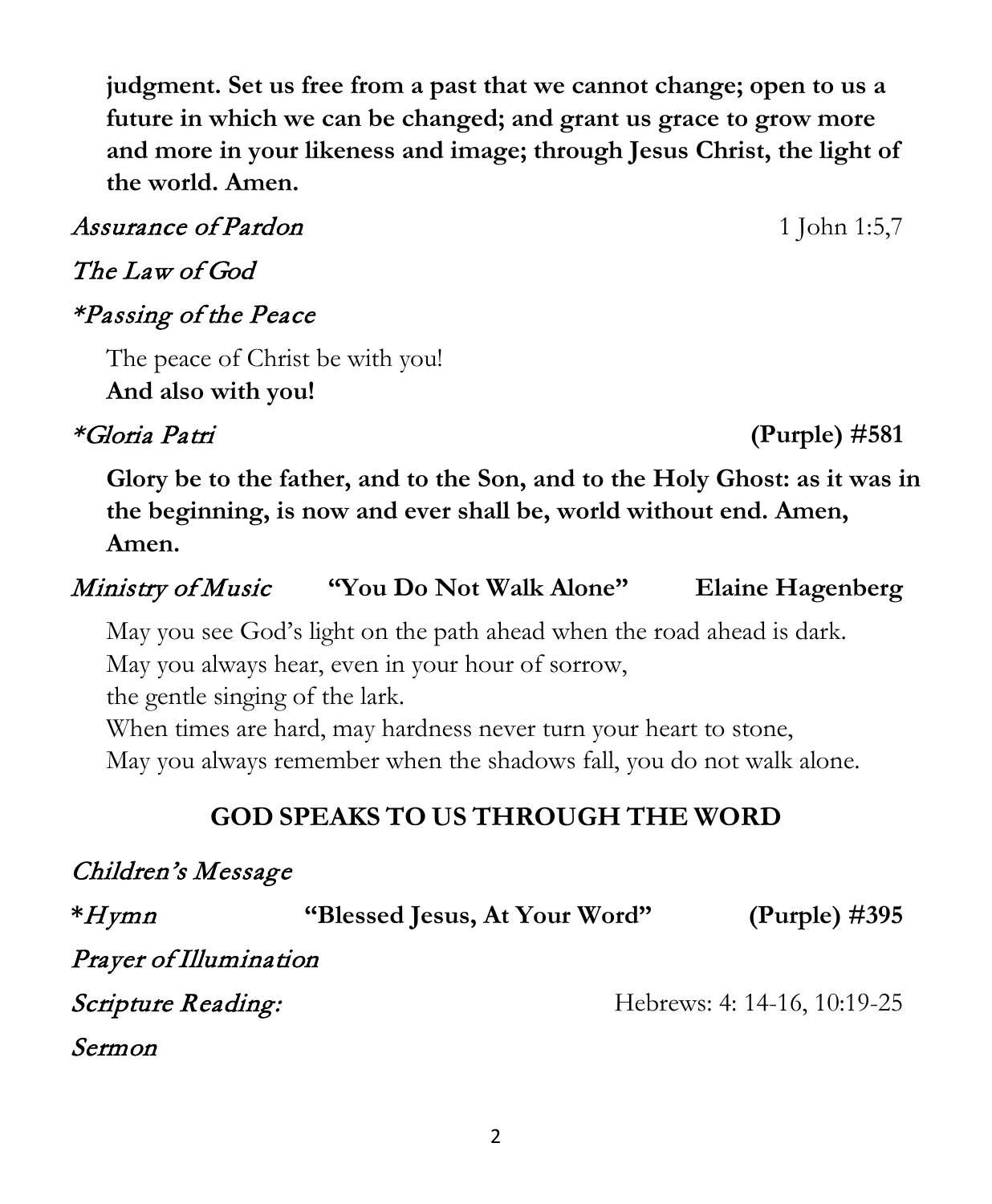#### **\***Affirmation of Faith

**We are not alone. We live in God's world.**

**We believe in God, who has created and is creating, who has come in Jesus, the Word made flesh, to reconcile and make new, who works in us and others by the Spirit. We trust in God.**

**We are called to be the Church, to celebrate God's presence, to live with respect in Creation, to love and serve others, to seek justice and resist evil, to proclaim Jesus, crucified and risen, our judge and our hope.**

**In life, in death, in life beyond death, God is with us. We are not alone. Thanks be to God.**

#### Ministry of Music **"The King of Love My Shepherd Is" Dan Forrest**

The King of Love my shepherd is, whose goodness faileth never I nothing lack if I am his and he is mine forever.

Where streams of living water flow my ransomed soul he leadeth, and where the verdant pastures grow with food celestial feedeth.

Perverse and foolish oft I strayed, but yet in love he sought me, and on his shoulder gently laid and home, rejoicing, brought me.

In death's dark vale I fear no ill with thee, dear Lord, beside me; thy rod and staff my comfort still, thy cross before to guide me.

And so through all the length of days thy goodness faileth never; Good Shepherd, may I sing thy praise within thy house forever.

#### **WE RESPOND WITH GRATITUDE**

#### Announcements

# **Offering**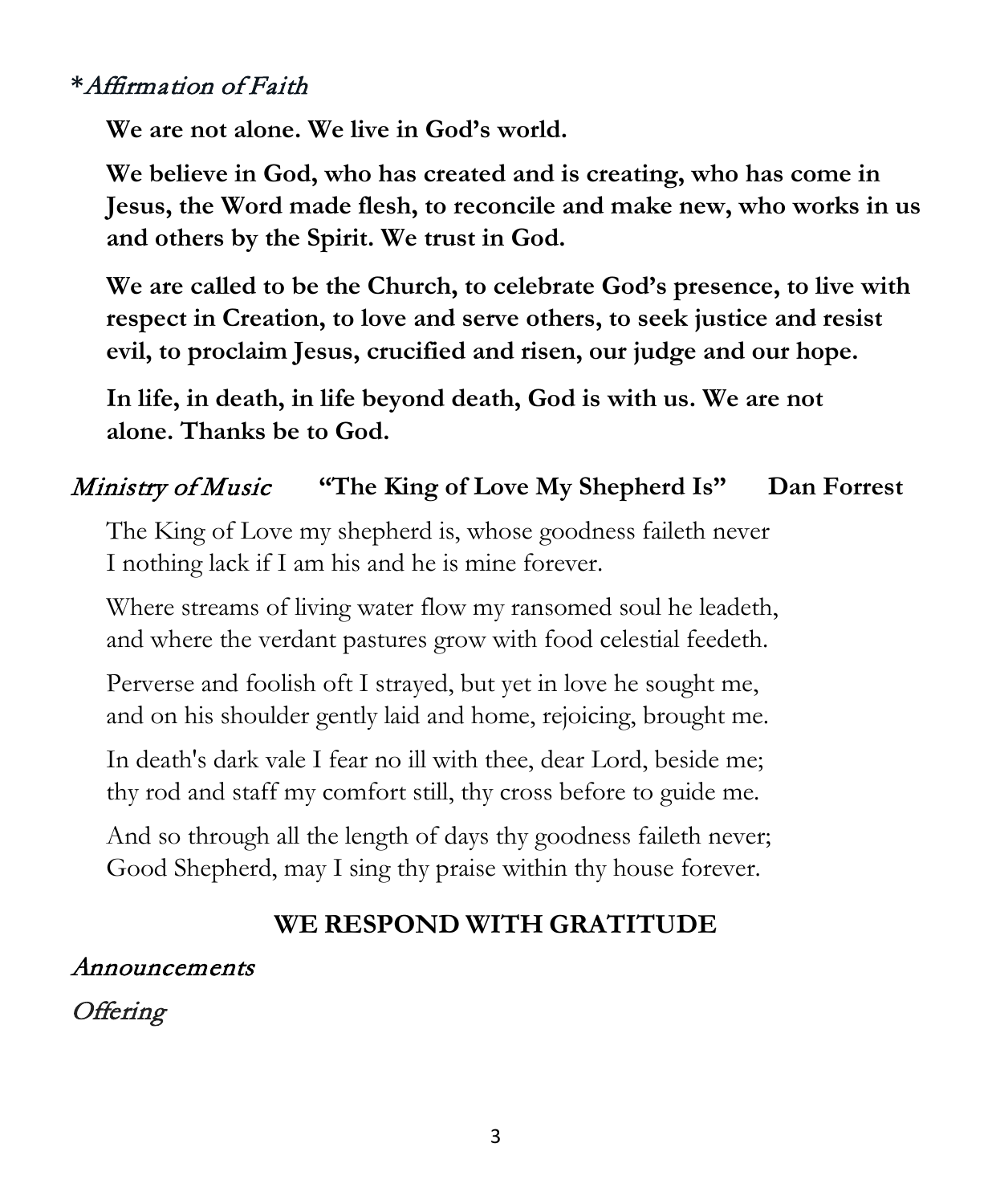## \*Doxology

**Praise God from whom all blessings flow; Praise Him all creatures here below Praise Him above, ye heavenly host; Praise Father, Son and Holy Ghost. Amen.**

## \*Prayer of Dedication

#### Ministry of Music **"Joy in the Morning" Natalie Sleeth**

There'll be joy in the morning on that day, There'll be joy in the morning on that day, For the daylight will dawn when the darkness is gone, There'll be joy in the morning on that day.

There'll be peace and contentment evermore, There'll be peace and contentment evermore, Ev'ry heart, ev'ry voice will together rejoice, There'll be peace and contentment evermore.

And the glory, glory, glory of the Lord will shine, will shine (shine upon us) And the glory, glory, glory of the Lord will bring the truth divine.

There'll be love and forgiveness ev'rywhere, There'll be love and forgiveness ev'rywhere, And the way of the Lord will that day be restored; There'll be love and forgiveness ev'rywhere.

There'll be love and forgiveness, there'll be peace and contentment, there'll be joy, joy,  $j$ oy,.... $JOY!$ 

# Sharing of Joys and Concerns

# Prayers of Thanksgiving and Intercession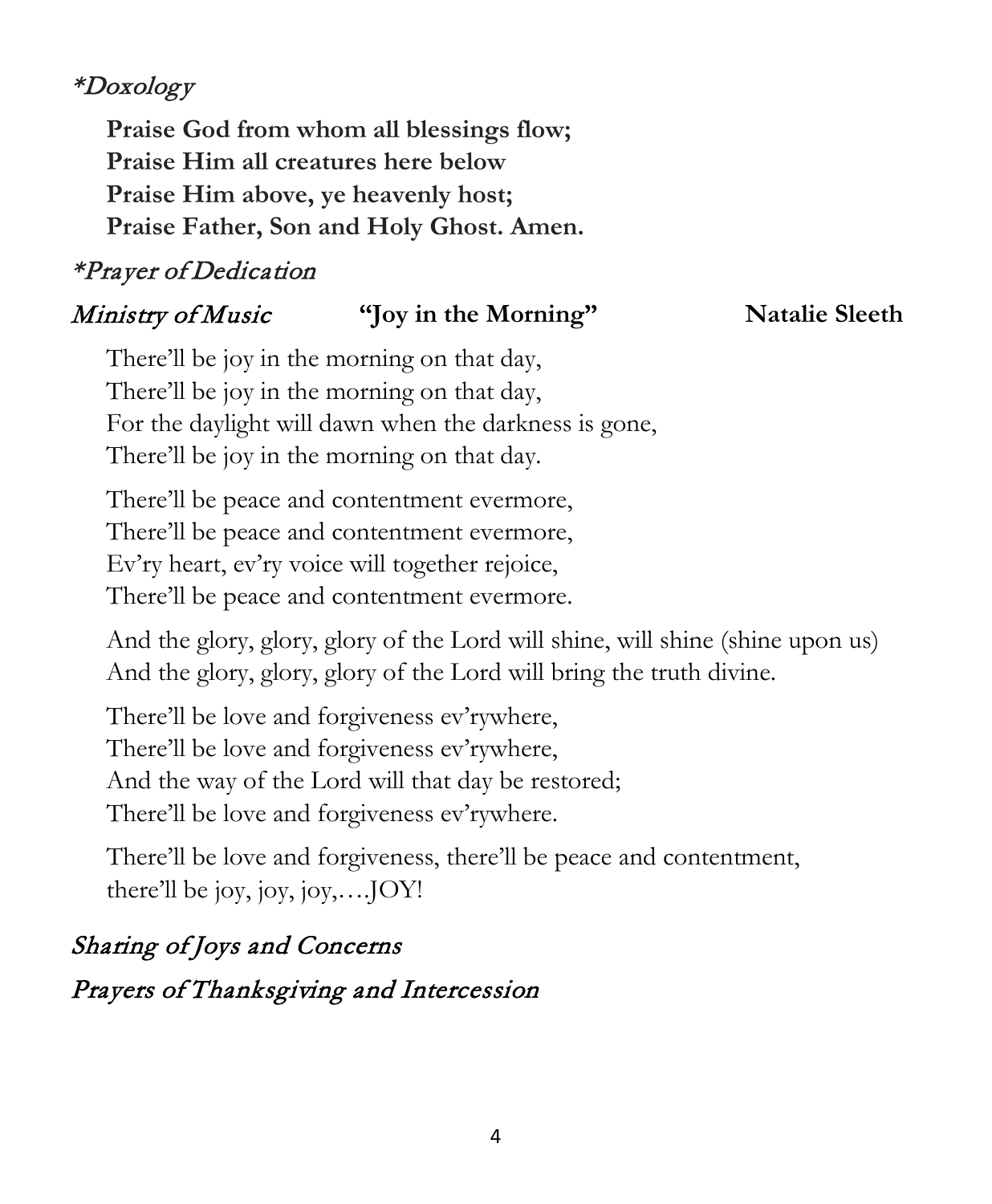#### The Lord's Prayer

**Our Father, who art in heaven, hallowed be thy name. Thy kingdom come. Thy will be done on earth as it is in heaven. Give us this day our daily bread. And forgive us our debts, as we forgive our debtors. And lead us not into temptation but deliver us from evil. For thine is the kingdom, and the power, and the glory, forever. Amen.**

\*Closing Hymn **"Go, My Children, With My Blessing" (Purple) #547** \*Choral Benediction Music and text by Ryan Nathaniel Brewer \*Benediction

Postlude

\* Indicates the congregation stands, if able.

**WELCOME** as we worship together in person or in our Zoom space.

**THANK YOU t**o our choir director Stephanie Brewer, accompanist Betty Ketcham, our organist, Audrey Daly, and our wonderful chancel choir for their ministry of music. The chancel choir shares their gifts and love of music with us September through mid-June of each year.

**IN HONOR OF FATHER'S DAY,** the Congregational Life Committee would like to give all the men in worship service today a candy bar. Happy Father's Day.

#### **ANNOUNCEMENTS FOR JUNE 19**

#### **VOLUNTEERS TODAY**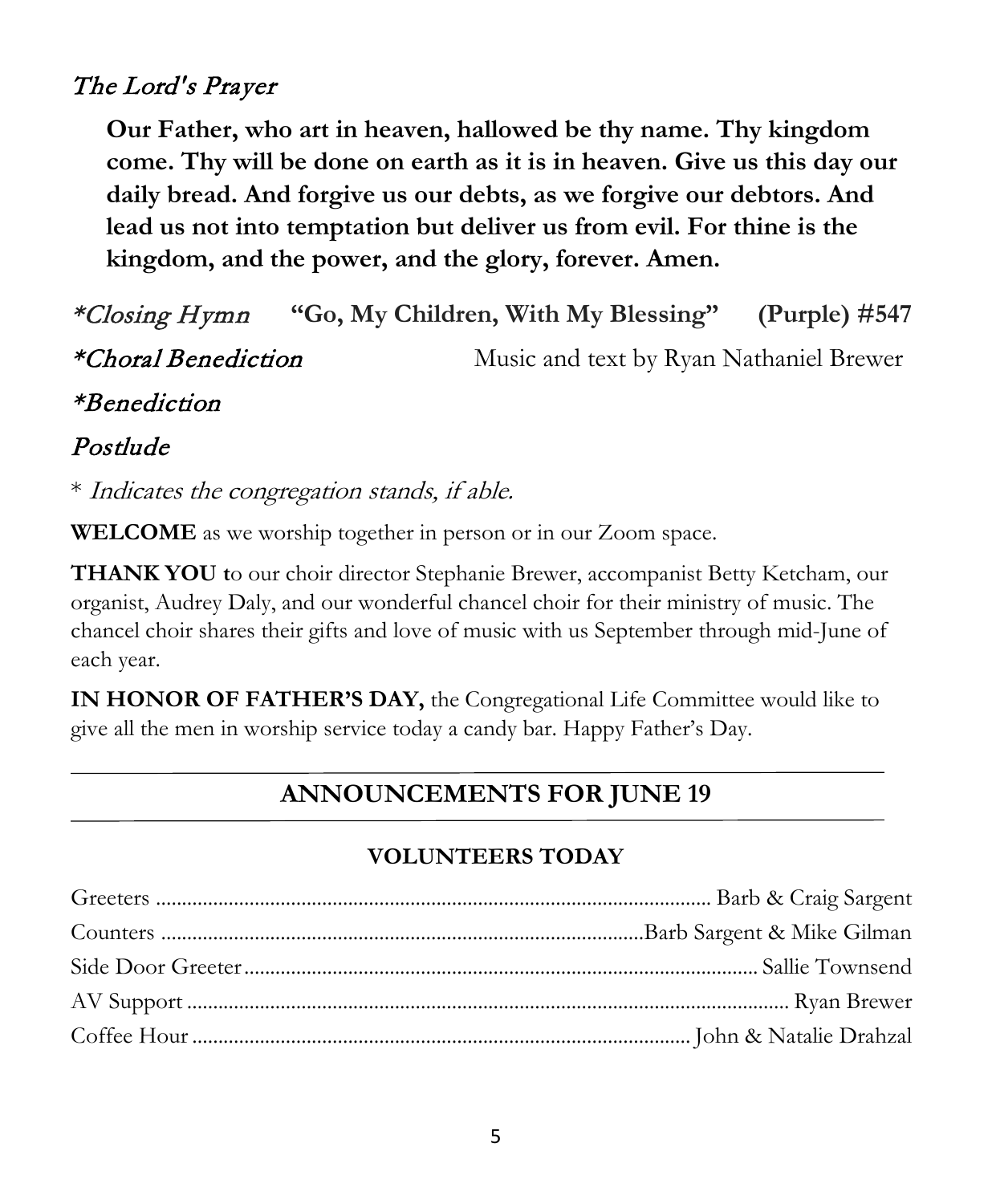#### **FUTURE VOLUNTEERS**

|                              | June 26                       | July 3                         | July 10                       |
|------------------------------|-------------------------------|--------------------------------|-------------------------------|
| <b>Ushers &amp; Greeters</b> | Judi Dineen &<br>Noreen Novak | Jim & Kristy Dame              | Kelli Moore &<br>Chris Tucker |
| <b>Offering Counters</b>     | Judi Dineen &<br>Noreen Novak | Jim Dame &<br>Stephanie Brewer | Kelli Moore &<br>Chris Tucker |
| <b>AV Support</b>            | Mike Gilman                   | Mike Mayer                     |                               |
| <b>Coffee Hour</b>           | Julie & Dave<br>Glass         | See you in the fall!           |                               |

#### **COMING UP THIS WEEK**

| Today           | $11:30$ a.m.<br>7 p.m.     | Special coffee hour in Fellowship Hall<br>Peace Concert at Lynnwood Reformed         |
|-----------------|----------------------------|--------------------------------------------------------------------------------------|
| Mon., June $20$ | $\gamma$ p.m.              | Men's Study Group                                                                    |
| Wed., June 22   | 7 p.m.                     | Consistory meeting                                                                   |
| Sun., June 26   | $10:30$ a.m.<br>11:30 a.m. | Worship Service/Choir Sunday in person and on Zoom<br>Coffee hour in Fellowship Hall |

#### **PEACE CONCERT TONIGHT**

There is a special concert/worship service at Lynnwood Reformed Church on Sunday, June 19 at 7 pm. There will be music provided by the combined singing groups of Lynnwood Reformed Church choir and The Suburban Sounds. The concert is free and will be very inspirational.

#### **"THE CARE NECESSITIES" JUNE COLLECTION**

During the month of June we will be collecting personal care and hygiene products for the Regional Food Bank of Northeastern New York. They have put out a special appeal for "The Care Necessities" that people need for day-to-day comfort and health but are not covered by SNAP (food stamp) benefits. The items we collect will be distributed to area food pantries. Bins will be provided in the sanctuary and outside the kitchen. Note: regular sizes needed, not samples or travel sizes. We invite you to pick up one or more of these items each time you shop this month and drop them off when you come to church.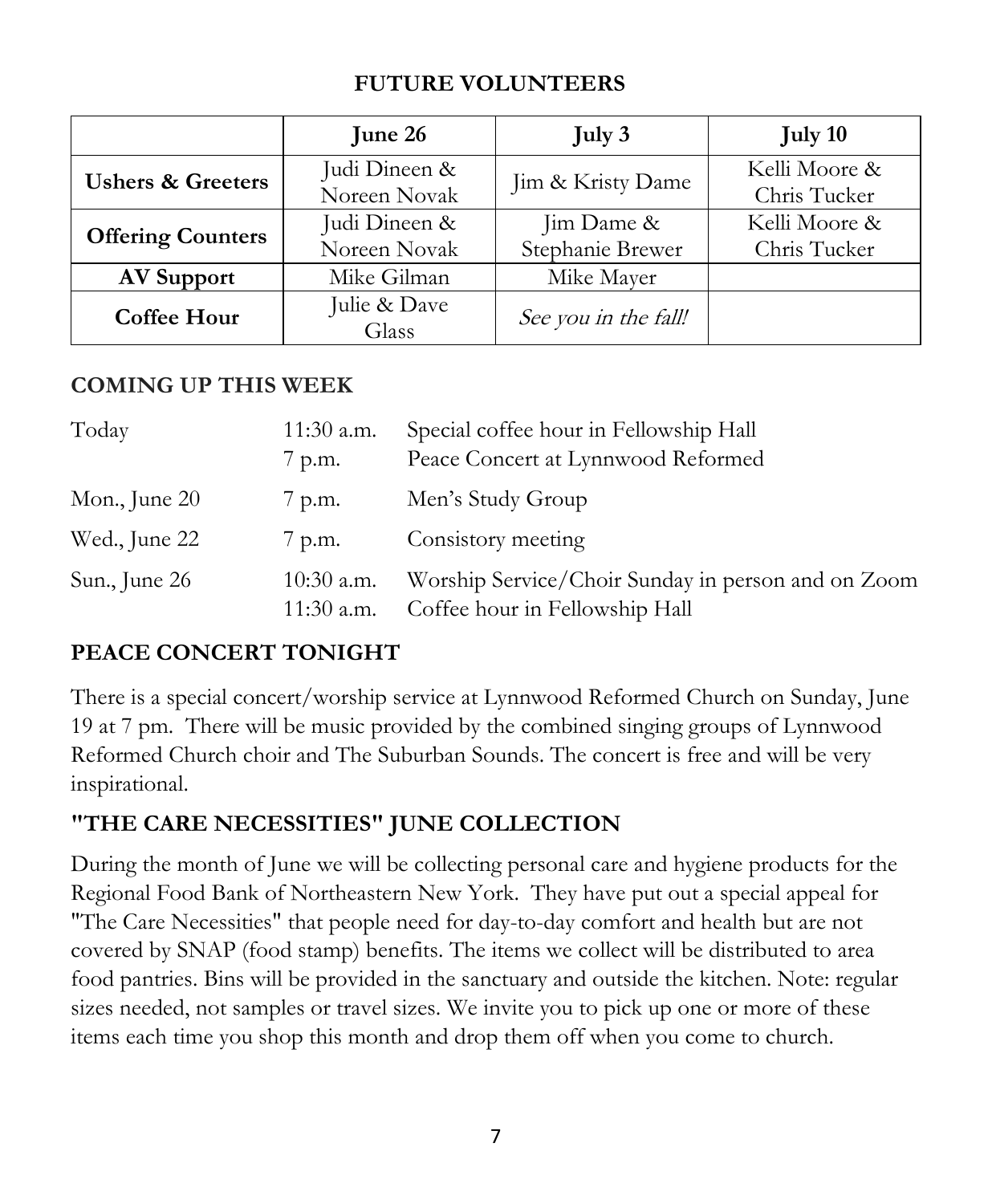Here's the list of requested items: bar soap, shower gel, shampoo, conditioner, toothbrushes (individually packaged), toothpaste, men's or women's disposable razors, shaving cream, toilet paper, sanitary pads, tampons, diapers, baby wipes, hand & body lotion, deodorant.

#### **ARC FLOWER BED**

Thanks to all who donated flowers for the flower bed celebrating children. Thanks to Greg Goutos and Theresa Lasselle, who did such a great job planting the flowers.

#### **COFFEE HOUR ON HIATUS**

Sunday, June 26, is the last coffee hour until the fall. The exception will be our traditional after worship Lemonade on the Lawn, which is scheduled for Sunday, July 24. Thanks to our coffee team and all who donated goodies.

#### **PLAN AHEAD: WOMEN'S RETREAT ON SEPT. 24**

This year's retreat, led by Ellen Howie and Kitt Jackson, will be a one-day event, held at ARC on Saturday, Sept. 24, from 9am-3pm. Any and all ARC-related women are invited to pick up a half page "Invitation" today and sign up by August 15. \$10 cost includes morning refreshments, a catered lunch from Hungerford Market (vegetarian option available), and retreat materials.